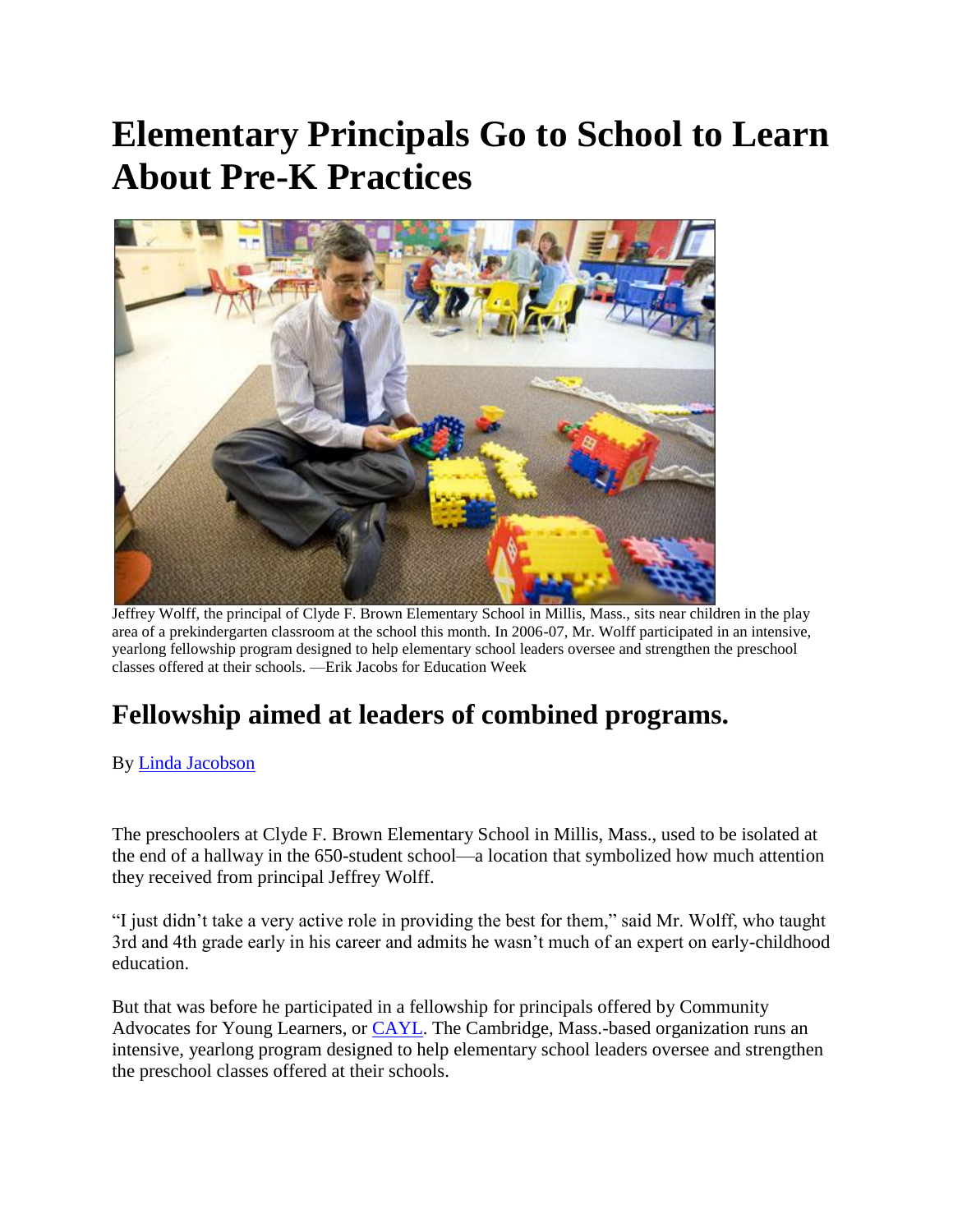With states continuing to expand public preschool programs—often inside existing schools—the fellowship is addressing what CAYL President Valora Washington says is a growing need.

"These principals need support. Very few principals have been trained in early childhood," said Ms. Washington, whose nonprofit organization had long been providing a separate fellowship program, the Schott Fellowship, for mid-career professionals in the early-childhood field, such as Head Start or private preschool directors.

## **Growing Demand**



Mr. Wolff paints with Chloe Verrochi, 5. Having children as young as age 3 in the building can be "fabulous," he said. —Photo by Erik Jacobs for Education Week

The demand for such learning extends far beyond Massachusetts, says Fasaha Traylor, a senior program officer at the New York City-based Foundation for Child Development, which originally provided funding for the fellowship for principals, but is now focusing on state policy changes.

"I think that one of the unforeseen consequences of the tremendous support for early-childhood education is that there are now probably thousands of principals who are having to deal with this for the first time," she said. "In almost any state that has a fairly good-sized pre-K program, the needs are pretty similar."

Almost 40 states now operate public pre-K programs, and most of those house some of the classes in schools, while also contracting with community-based providers to supply classrooms.

In recent years, the National Association of Elementary School Principals, based in Alexandria, Va., has encouraged principals to play an active role in expanding and improving the quality of early-childhood-education programs in their communities, whether or not they are located in their buildings.

But acquiring expertise in educating young children "falls into the after-market category" of principal preparation, noted Fred Brown, a senior associate executive director of the NAESP. And with all the management and legal information that principals need to learn, he added, higher education institutions have "just recently been delving more into learning leadership."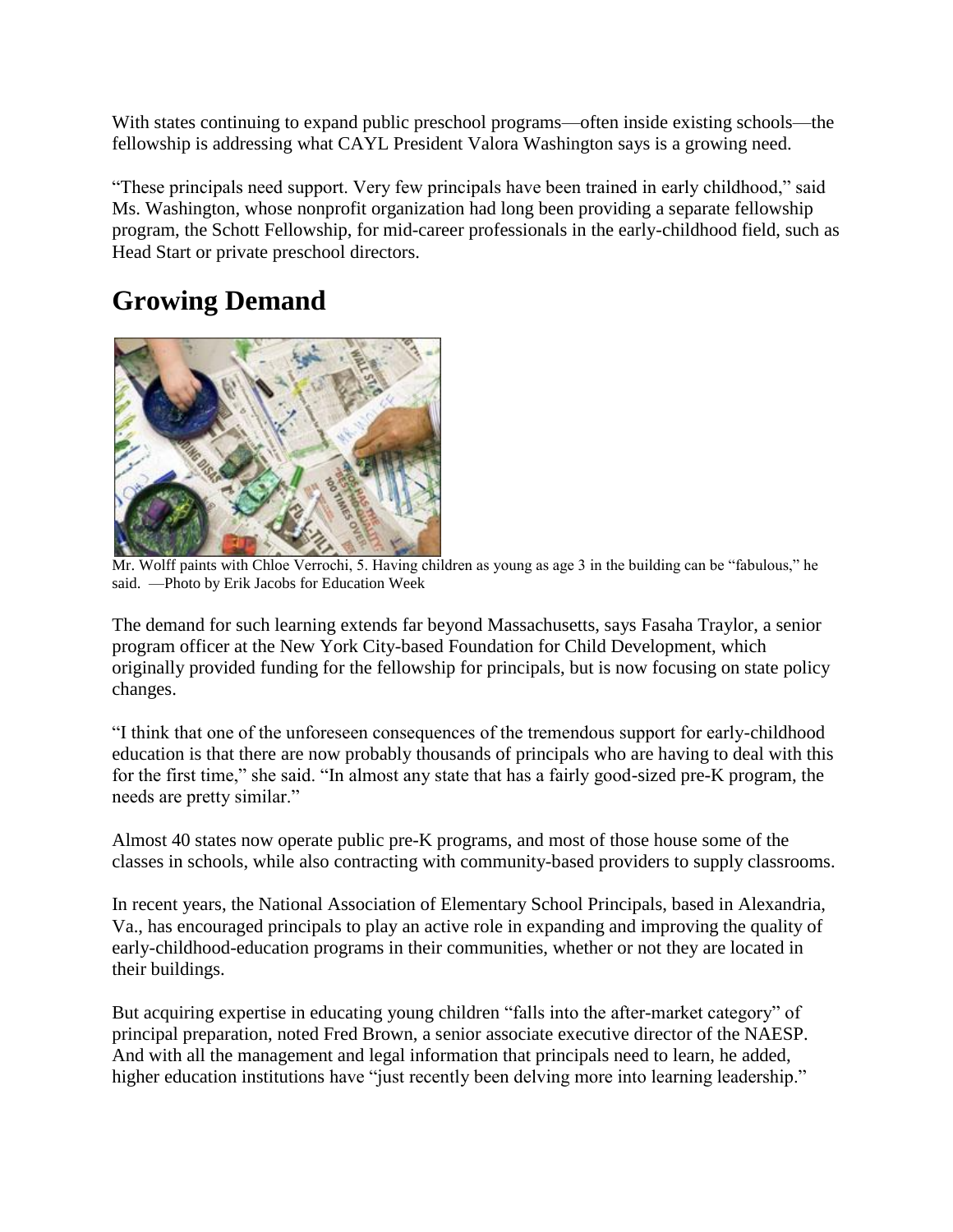The principals in the CAYL fellowship participate in a summer "boot camp" in which they are immersed in early-childhood philosophy and discuss topics such as how to work with families, or the role of assessment with young children.

Then, when the school year starts, consultants work as coaches in the principals" schools to improve the way the preschool classes are organized and to better connect the curriculum to what is being taught in the other grades in the school.

That's when Mr. Wolff's attitudes toward the youngest pupils in his building—and those who would eventually attend his school—began to change. In early 2007, he held a preschool fair after combing through U.S. Census data to find all of the 2- to 4-year-olds in his community, a suburb about 25 miles south of Boston.



Jeffrey Wolff, the principal of Clyde F. Brown Elementary School in Millis, Mass., visits a preschool program located in his school.—Photo by Erik Jacobs for Education Week

"I felt like they were just waiting until kindergarten," he said. "I wanted to bring them in and say, 'This is your school.'"

Then, he put the kindergarten classes and the preschool classes—which blend children with disabilities and those without—next to each other so the teachers would have more chances to interact.

He also began building a rapport with early-childhood advocates and directors of private preschools in the area. And he finds himself spending more time in those classrooms, even if it means playing and writing words in shaving cream on the table.

Suzanne Federspiel, the principal of the 250-student Kenny Elementary School in Boston, said the fellowship has exposed her to the "current thinking" about early-childhood education and inspired her to weave more play opportunities throughout the curriculum for all students.

"We talk a lot about the importance of coming from the bottom up, in contrast to the academic side of the higher grades," she said. "There is tremendous pressure for our 1st graders and our kindergartners to be reading. You have to find a balance."

## **More Than Sound Bites**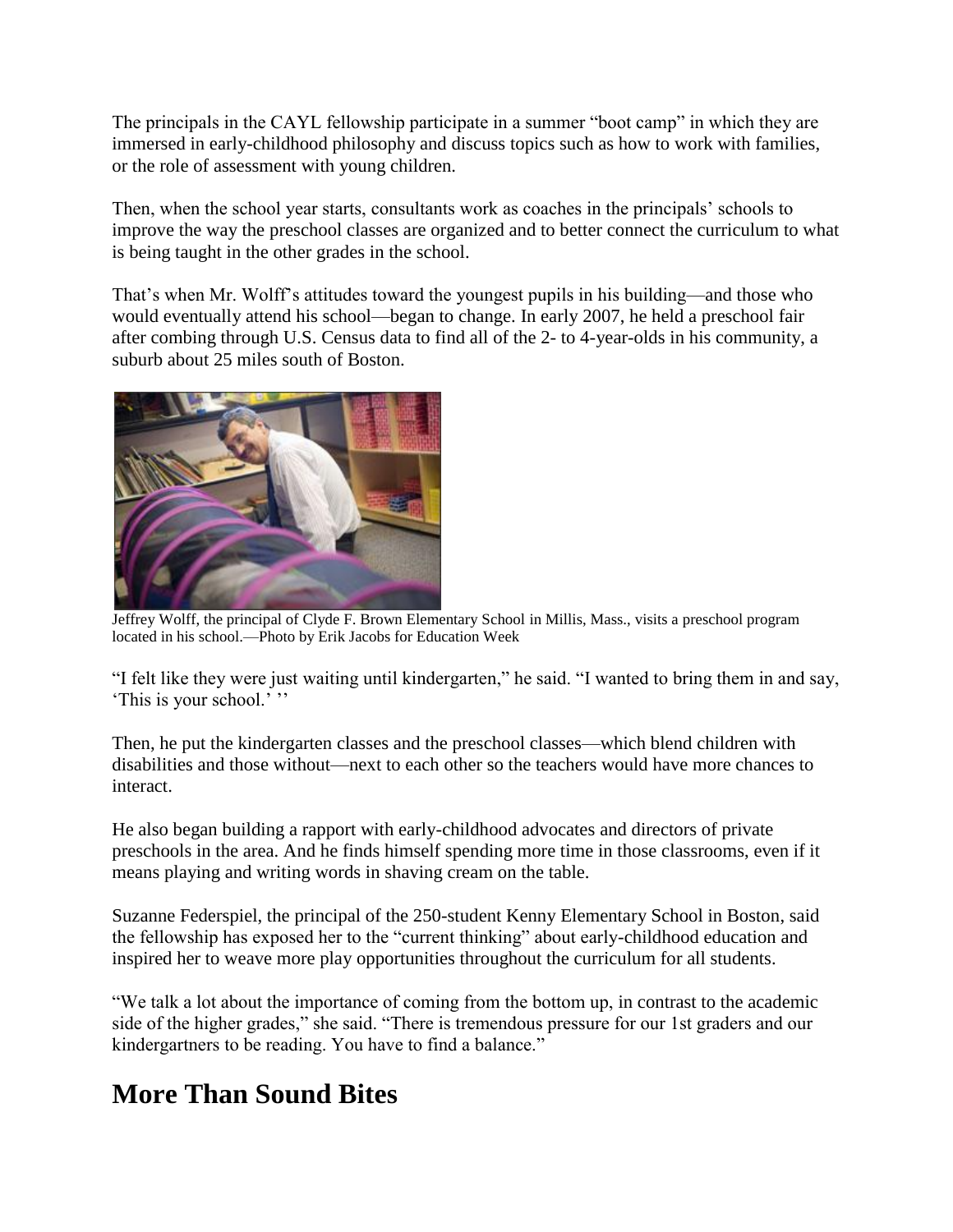Because of the length of the program, only principals from Boston and throughout Massachusetts have been able to participate in the full fellowship, now in its third year. Each year, between 10 and 15 principals participate.

But CAYL also provides a three-day summer institute for principals from across the country in conjunction with the annual naesp convention. And next summer, the organization will hold its own national conference in Cambridge so other principals can visit a community in which principals have been affected by the group"s work.

"We didn"t want it to be just another meeting in a hotel," Ms. Washington said.

CAYL is also working to be heard on other early-childhood issues. In October, the group released a policy paper on the lack of male teachers in the early-childhood field in Massachusetts.

And earlier this month, the institute sponsored a briefing for Massachusetts lawmakers on improving the state"s early-childhood teacher-preparation programs.

Principals of public schools that only serve very young children have also sought out CAYL"s training opportunities.

Ann Pedersen, the principal of Number 4 School, part of the 4,000-student Lawrence public schools on Long Island in New York, attended the group's summer institute in 2007. Her school serves just pre-K and kindergarten students, so increasing her focus on early childhood wasn"t a concern.

But she said the institute provided practical advice beyond the presentations about the educational and economic benefits of preschool that most principals have already heard.

"People are just holding on to the sound bites from the research," she said, adding that principals in schools like hers are looking for ways "to maintain developmentally appropriate practices given the demand to produce an outcome."

Valerie Gumes, now in her second year as a fellow, runs a similar school in Boston serving 3- to 7-year-olds. She said the fellowship has helped her resist putting academic pressure on young children.

"I could easily be pushed into running just another elementary school with young children," she said. She added, however, that she and the other five principals who run early-childhood centers in the 55,800-student district are "purposeful" about not being excluded from elementary principal meetings just because their students aren"t part of the state testing system yet.

At Clyde Brown Elementary, Mr. Wolff has added pre-K classes, but there is still a long waiting list for the program. He notes that some of his school's parents have been confused by his interest in expanding this part of his school.